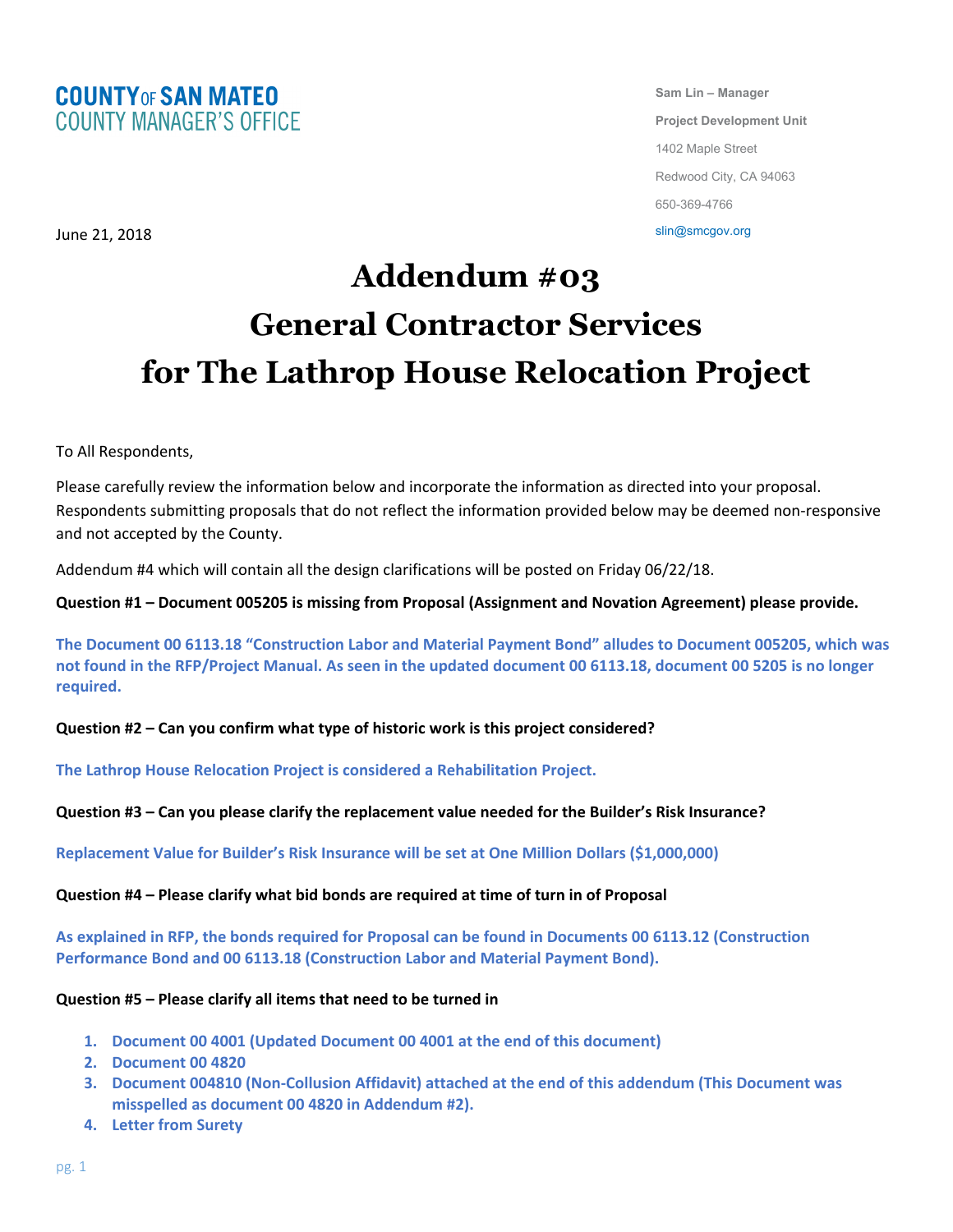#### **This Documents are required per Document 00 2001 3.02**

**Question #6 – Please provided an updated Price Proposal Form that shows Bonds, Insurance, and Taxes as one line item**

**An updated Price Proposal Form can be found on this link: https://bit.ly/2KcHnI8**

## **Question #7 – Does the project require prevailing wage?**

**House movers shall not be subject to DIR prevailing wages. All the other trades pertaining to this project SHALL be subject to DIR prevailing wages.**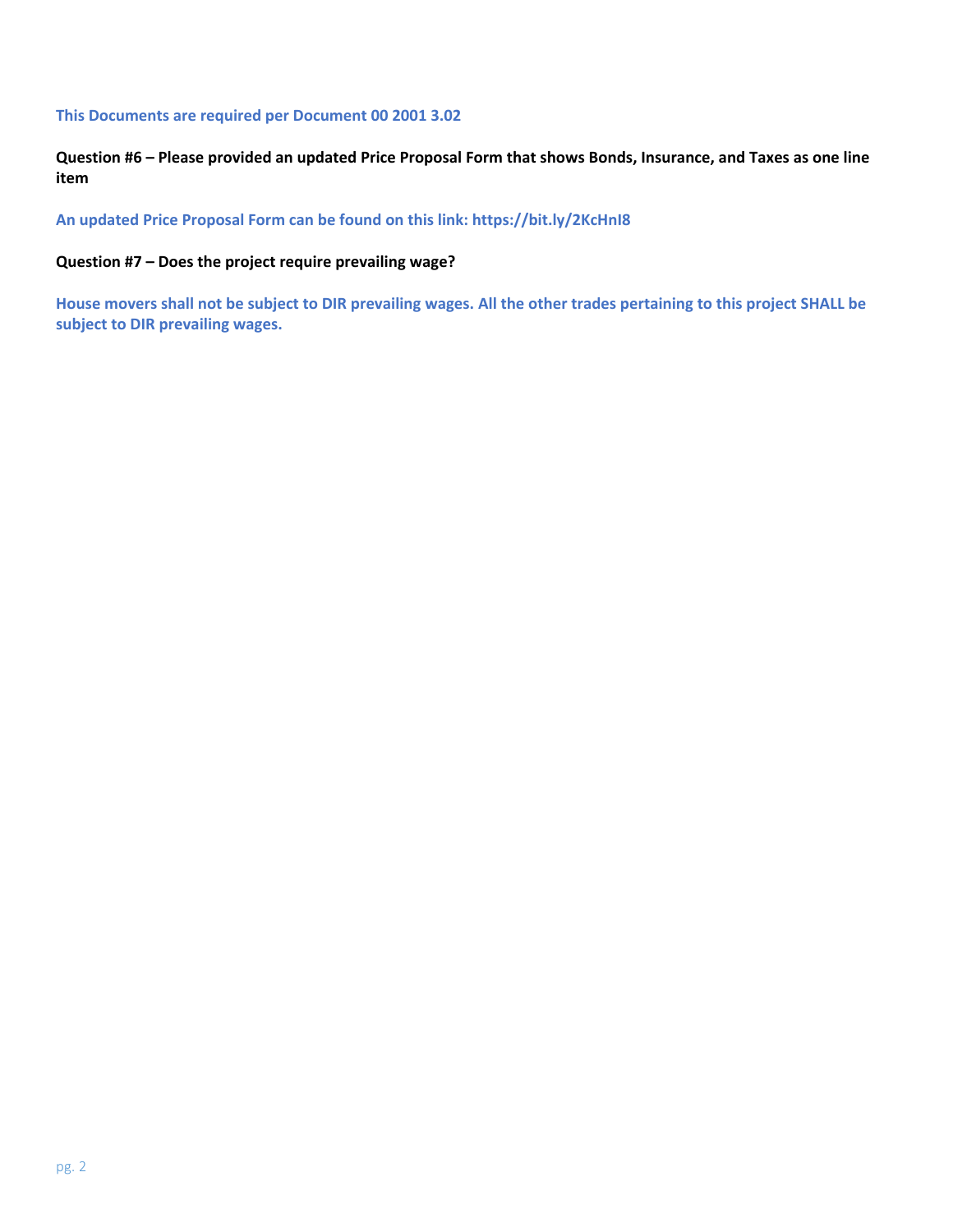# **San Mateo County – Project Development Unit The Lathrop House Relocation Project**

#### **DOCUMENT 00 6113.18**

#### **CONSTRUCTION LABOR AND MATERIAL PAYMENT BOND**

#### KNOW ALL PERSONS BY THESE PRESENTS:

**1.01** THAT WHEREAS, the COUNTY OF SAN MATEO (**Owner**), a political subdivision of the State of California, has awarded to **(Name of GENERAL CONTRACTOR)** as Principal Contract Number dated the day of

, 20 (the **Contract**) for the **LATHROP HOUSE RELOCATION PROJECT**  currently located at 627 Hamilton Street located in Redwood City, California.

- **1.02** AND WHEREAS, Principal is required to furnish a bond in connection with the Contract to secure the payment of claims of laborers, mechanics, material suppliers, and other persons as provided by law;
- **1.03** NOW, THEREFORE, we, the undersigned Principal and (Name of Surety)

, as Surety, are held and firmly bound unto Owner in the sum of **[Insert 100% of the "Total Bid Price" identified in GENERAL CONTRACTOR'S Bid; subject to further revision as Trade Subcontracts are bid out and assigned and novated to GENERAL CONTRACTOR per Contract Documents (e.g., Documents 00 5201 Agreement and 00 5205 Assignment and Novation Agreement)** for which payment well and truly to be made we bind ourselves, our heirs, executors, administrators, successors, and assigns, jointly and severally, firmly by these presents.

- **1.04** THE CONDITION OF THIS OBLIGATION IS SUCH, that if Principal, or its executors, administrators, successors, or assigns approved by Owner, or its subcontractors shall fail to pay any of the persons named in California Civil Code § 3181, or amounts due under the State of California Unemployment Insurance Code with respect to work or labor performed under the Contract, or for any amounts required to be deducted, withheld, and paid over to the State of California Employment Development Department from the wages of employees of Principal and subcontractors pursuant to Section 13020 of the State of California Unemployment Insurance Code with respect to such work and labor, that Surety will pay for the same in an amount not exceeding the sum specified in this bond, plus reasonable attorneys' fees, otherwise the above obligation shall become and be null and void.
- **1.05** This bond shall inure to the benefit of any of the persons named in California Civil Code § 3181, as to give a right of action to such persons or their assigns in any suit brought upon this bond. The intent of this bond is to comply with the California Mechanic's Lien Law.
- **1.06** Surety, for value received, hereby expressly agrees that no extension of time, change, modification, alteration, or addition to the undertakings, covenants, terms, conditions, and agreements of the Contract, or to the work to be performed thereunder, shall in any way affect the obligation of this bond; and it does hereby waive notice of any such extension of time, change, modification, alteration, or addition to the undertakings, covenants, terms, conditions, and agreements of the Contract, or to the work to be performed thereunder.
- **1.07** Surety's obligations hereunder are independent of the obligations of any other surety for the payment of claims of laborers, mechanics, material suppliers, and other persons in connection with Contract; and suit may be brought against Surety and such other sureties, jointly and severally, or against any one or more of them, or against less than all of them without impairing Owner's rights against the other.
- **1.08** Correspondence or claims relating to this bond shall be sent to Surety at the address set forth below.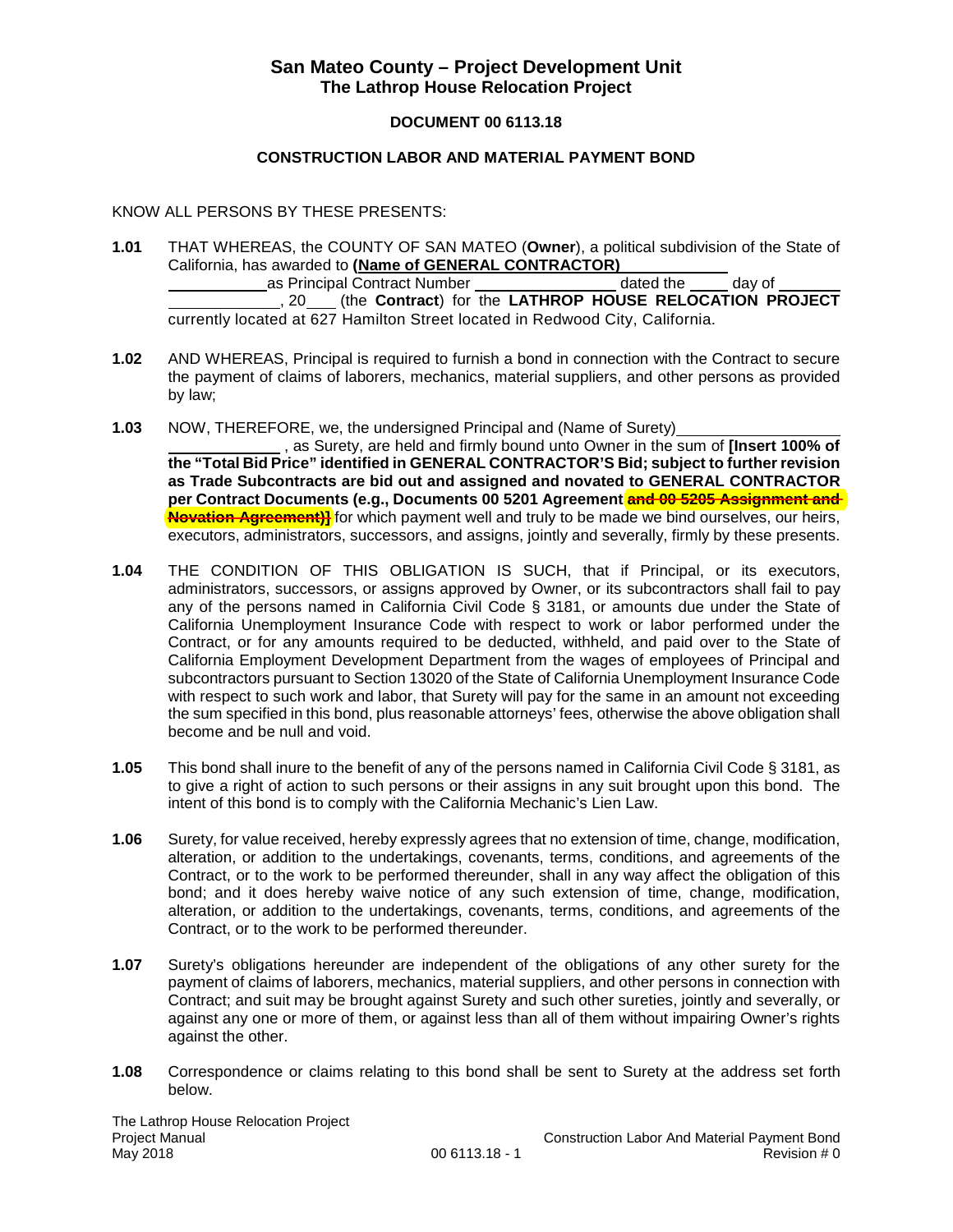# **San Mateo County – Project Development Unit The Lathrop House Relocation Project**

| IN WITNESS WHEREOF, we have hereunto set our hands this ________ day of _____________, 20___. |                                                                                                                                                                                                                                |               |                                                                                                                                                                                                                                |  |
|-----------------------------------------------------------------------------------------------|--------------------------------------------------------------------------------------------------------------------------------------------------------------------------------------------------------------------------------|---------------|--------------------------------------------------------------------------------------------------------------------------------------------------------------------------------------------------------------------------------|--|
| <b>CONTRACTOR AS PRINCIPAL</b>                                                                |                                                                                                                                                                                                                                | <b>SURETY</b> |                                                                                                                                                                                                                                |  |
| Company:                                                                                      | (Corp. Seal)                                                                                                                                                                                                                   | Company:      | (Corp. Seal)                                                                                                                                                                                                                   |  |
| Name                                                                                          |                                                                                                                                                                                                                                | Name          |                                                                                                                                                                                                                                |  |
| Title                                                                                         |                                                                                                                                                                                                                                | Title         |                                                                                                                                                                                                                                |  |
|                                                                                               | Address: Andreas Address: Address: Address: Address: Address: Address: Address: Address: Address: Address: Address: Address: Address: Address: Address: Address: Address: Address: Address: Address: Address: Address: Address |               | Address: Andreas Address: Address: Address: Address: Address: Address: Address: Address: Address: Address: Address: Address: Address: Address: Address: Address: Address: Address: Address: Address: Address: Address: Address |  |
|                                                                                               |                                                                                                                                                                                                                                |               |                                                                                                                                                                                                                                |  |

# **END OF DOCUMENT 00 6113.18**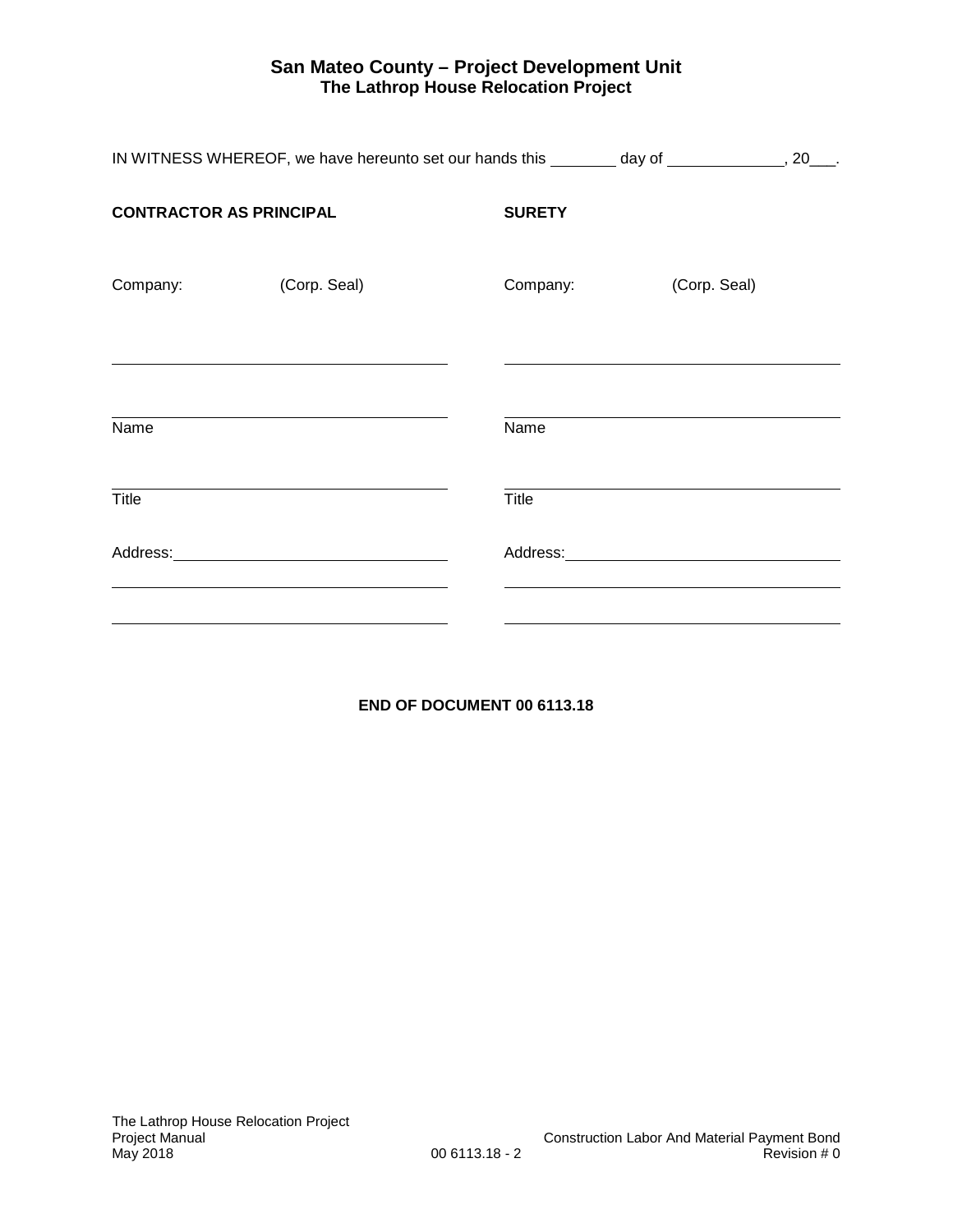## **DOCUMENT 00 4001**

#### **PROPOSAL PRICE FORM TO THE COUNTY OF SAN MATEO PROJECT DEVELOPMENT UNIT**

THIS PROPOSAL IS SUBMITTED BY:

## **(Firm/Company Name)**

 $\mathcal{L}_\text{max}$  , and the contribution of the contribution of the contribution of the contribution of the contribution of the contribution of the contribution of the contribution of the contribution of the contribution of t

## Re: **THE LATHROP HOUSE RELOCATION PROJECT**

- 1. The undersigned Proposer proposes and agrees, if this Proposal is accepted, to enter into an agreement with SAN MATEO COUNTY (Owner) in the form included in the Contract Documents, including Document 00 5201 (Agreement), to perform and furnish all Work as specified or indicated in the Contract Documents for the Contract Sum and within the Contract Time indicated in this Proposal and in accordance with all other terms and conditions of the Contract Documents.
- 2. Proposer accepts all of the terms and conditions of the Contract Documents, Document 00 1001 (Notice Inviting Proposals), and Document 00 2001 (Instructions for Proposals). This Proposal will remain subject to acceptance for Ninety (90) Days after Proposal opening.
- 3. In submitting this Proposal, Proposer represents that Proposer has examined all of the Contract Documents, performed all required Pre-Proposal Review, received the Pre-Proposal conference minutes (if any), and received the following Addenda:

| <b>Addendum Number</b> | <b>Addendum Date</b> | <b>Signature of Proposer</b> |
|------------------------|----------------------|------------------------------|
|                        |                      |                              |
|                        |                      |                              |
|                        |                      |                              |
|                        |                      |                              |
|                        |                      |                              |

4. Based on the foregoing, Proposer proposes and agrees to fully perform the Work within the time stated and in strict accordance with the Contract Documents for the following sums of money listed in the following Schedule of Proposal Prices: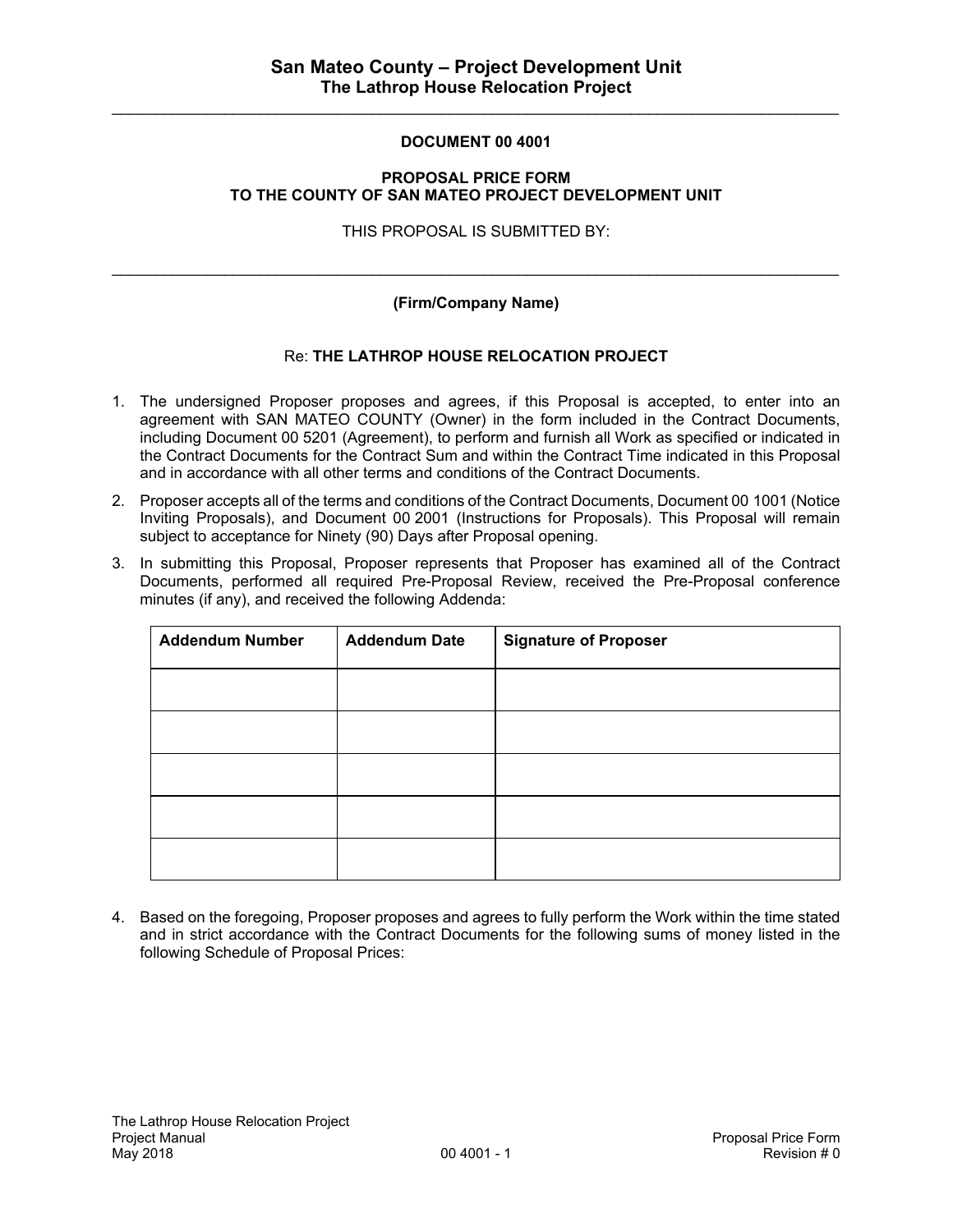$\mathcal{L}_\text{max}$  , and the contribution of the contribution of the contribution of the contribution of the contribution of the contribution of the contribution of the contribution of the contribution of the contribution of t

## **SCHEDULE OF PROPOSAL PRICES**

All Cost items, including lump sums and unit prices, must be filled in completely. Cost items are described or referenced in Document 01 1000 (Summary of Work) or Document 00 2001 (Instructions for Proposals). Quote in figures only, unless words are specifically requested. You can download a copy of this Proposal Price Form and the forms in the Appendices in Excel from this link - https://bit.ly/2KcHnI8

# **SCHEDULE OF PROPOSAL PRICES - The Lathrop House Relocation Project**

All Cost items, including lump sums and unit prices, must be filled in completely. Cost items are described or referenced in Document 01 1000 (Summary of Work) or Document 00 2001 (Instructions for Proposals). Quote in figures only, unless words are specifically requested.

| NO.                                                          | <b>COST ITEM</b>                            | <b>Unit</b>                      | <b>DOLLAR AMOUNT</b> |
|--------------------------------------------------------------|---------------------------------------------|----------------------------------|----------------------|
| 1                                                            | Direct Cost of Construction                 | Lump Sum                         | \$0.00               |
| 2                                                            | General Contractor's<br>Overhead and Profit | Lump Sum                         | \$0.00               |
| 3                                                            | Bonds, Insurance, and Taxes                 | Based on<br><b>Proposed Cost</b> | \$0.00               |
| Total Proposal Price (Total Cost of Items No. 1, 2, and 3) = |                                             |                                  | \$0.00               |

Total Project Proposal Price:

#### $\mathcal{L}_\text{max}$  , and the contribution of the contribution of the contribution of the contribution of the contribution of the contribution of the contribution of the contribution of the contribution of the contribution of t (Words)

#### Notes:

Hourly rates for all services necessary to complete Cost Items 1 shall be submitted with the Proposal in Appendix A to this Document 00 4001. The reasonableness of these hourly rates will be considered in assessing the Price. These rates will be the basis for compensation of additional/extended hours requested by the Owner for these specific services during the course of this Contract.

- 5. The undersigned Proposer acknowledges that the Direct Cost of Construction provided herein is for all the complete scope of work as requested by this RFP and other referenced contract documents in accordance with this request.
- 6. The undersigned acknowledges that the Lowest Responsive Proposer will be determined as provided in Document 00 2001 (Instruction for Proposals).
- 7. The undersigned Proposer understands that Owner reserves the right to reject this Proposal, or all Proposals, in its sole discretion without compensation to Proposer.
- 8. If written notice of the acceptance of this Proposal, hereinafter referred to as Notice of Award, is mailed or delivered to the undersigned Proposer within the time described in Paragraph 2 of this Document 00 4001 or at any other time thereafter before it is withdrawn, the undersigned Proposer will execute and deliver the documents required by Document 00 2001 (Instructions for Proposals) within the time specified therein.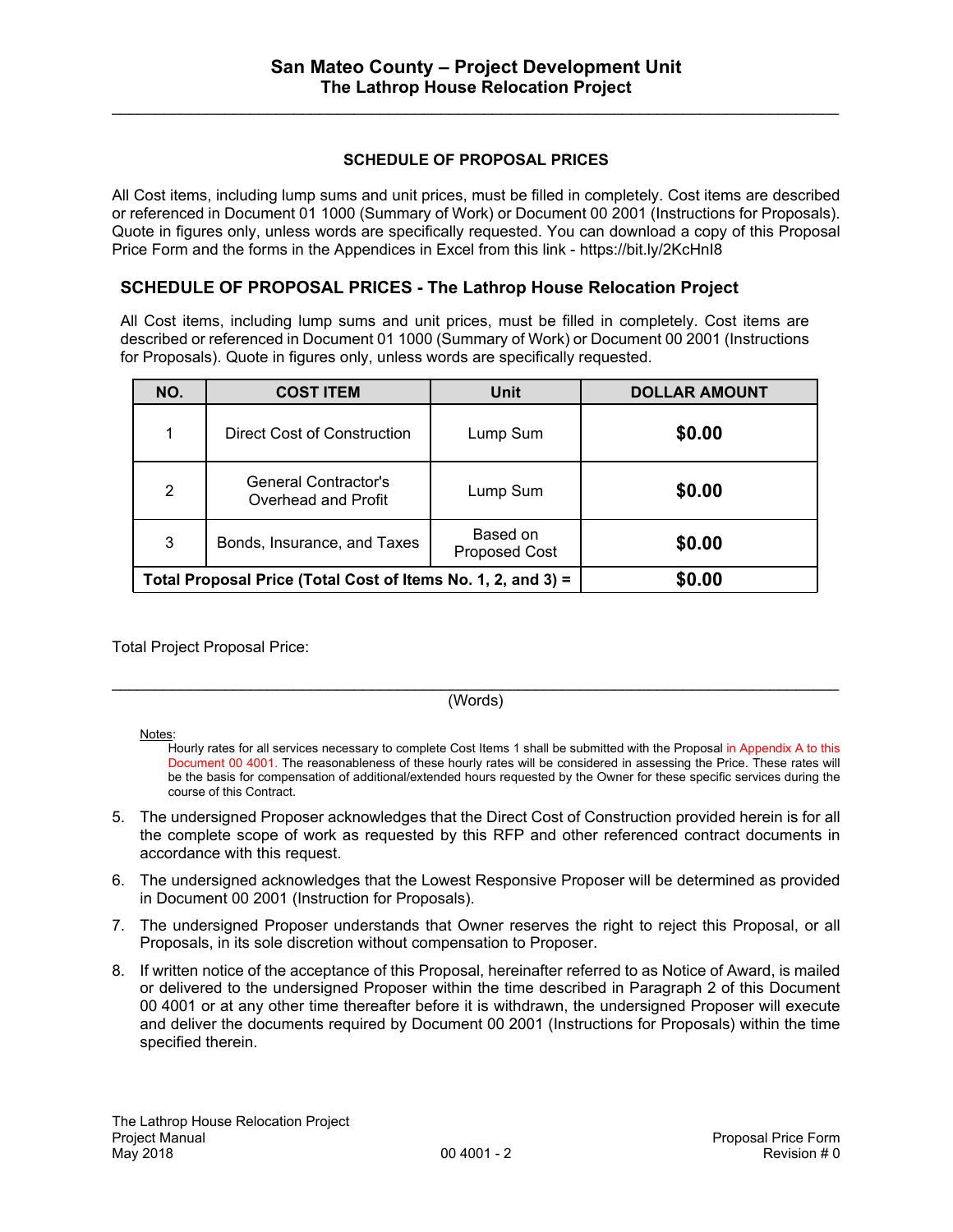- 9. Notice of Award or request for additional information may be addressed to the undersigned Proposer at the address set forth below.
- 10. The undersigned Proposer agrees to commence Work under the Contract Documents on the date(s) established in Document 00 7200 (General Conditions) and to complete all Work within the time(s) specified in Document 00 5201 (Agreement).
- 11. The undersigned Proposer agrees that, in accordance with Document 00 7200 (General Conditions), liquidated damages for failure to complete Work in the Contract (or portions thereof) within the time(s) specified in Document 00 5201 (Agreement) shall be as set forth in Document 00 5201.
- 12. The names of all persons interested in the foregoing Proposal as principals are:
- **IMPORTANT NOTICE**: If Proposer or other interested person is a corporation, give the legal name of corporation, state where incorporated, and names of president and secretary thereof; if a partnership, give name of the firm and names of all individual co-partners composing the firm; if Proposer or other interested person is an individual, give first and last names in full.

# **NAME OF**

#### **PROPOSER:**

licensed in accordance with an act for the registration of Contractors, and with California license number:\_\_\_\_\_\_\_\_\_\_\_\_\_\_\_\_\_\_\_\_\_\_\_\_\_\_\_\_\_\_\_\_\_\_\_\_\_ Expiration: \_\_\_\_\_\_\_\_\_\_\_\_\_\_\_\_\_\_.

(Place of Incorporation, if Applicable) (Principal)

 $\_$  ,  $\_$  ,  $\_$  ,  $\_$  ,  $\_$  ,  $\_$  ,  $\_$  ,  $\_$  ,  $\_$  ,  $\_$  ,  $\_$  ,  $\_$  ,  $\_$  ,  $\_$  ,  $\_$  ,  $\_$  ,  $\_$  ,  $\_$  ,  $\_$  ,  $\_$  ,  $\_$  ,  $\_$  ,  $\_$  ,  $\_$  ,  $\_$  ,  $\_$  ,  $\_$  ,  $\_$  ,  $\_$  ,  $\_$  ,  $\_$  ,  $\_$  ,  $\_$  ,  $\_$  ,  $\_$  ,  $\_$  ,  $\_$  ,

(Principal)

\_\_\_\_\_\_\_\_\_\_\_\_\_\_\_\_\_\_\_\_\_\_\_\_\_\_\_\_\_\_\_\_\_\_\_\_\_\_\_\_\_\_\_\_\_

\_\_\_\_\_\_\_\_\_\_\_\_\_\_\_\_\_\_\_\_\_\_\_\_\_\_\_\_\_\_\_\_\_\_\_\_\_\_\_\_\_\_\_

 $\_$ 

 $\mathcal{L}_\text{max}$  , and the set of the set of the set of the set of the set of the set of the set of the set of the set of the set of the set of the set of the set of the set of the set of the set of the set of the set of the

 $\_$ 

\_\_\_\_\_\_\_\_\_\_\_\_\_\_\_\_\_\_\_\_\_\_\_\_\_\_\_\_\_\_\_\_\_\_\_\_\_\_\_\_\_\_\_\_\_ (Principal)

I certify (or declare) under penalty of perjury under the laws of the State of California that the foregoing is true and correct.

(Signature of Proposer)

**NOTE**: If Proposer is a corporation, set forth the legal name of the corporation together with the signature of the officer or officers authorized to sign contracts on behalf of the corporation. If Proposer is a partnership, set forth the name of the firm together with the signature of the partner or partners authorized to sign contracts on behalf of the partnership.

Business Address:

Contractor's Representative(s):

(Name/Title)

The Lathrop House Relocation Project Project Manual **Proposal Price Form** Proposal Price Form **Proposal Price Form** May 2018 00 4001 - 3 Revision # 0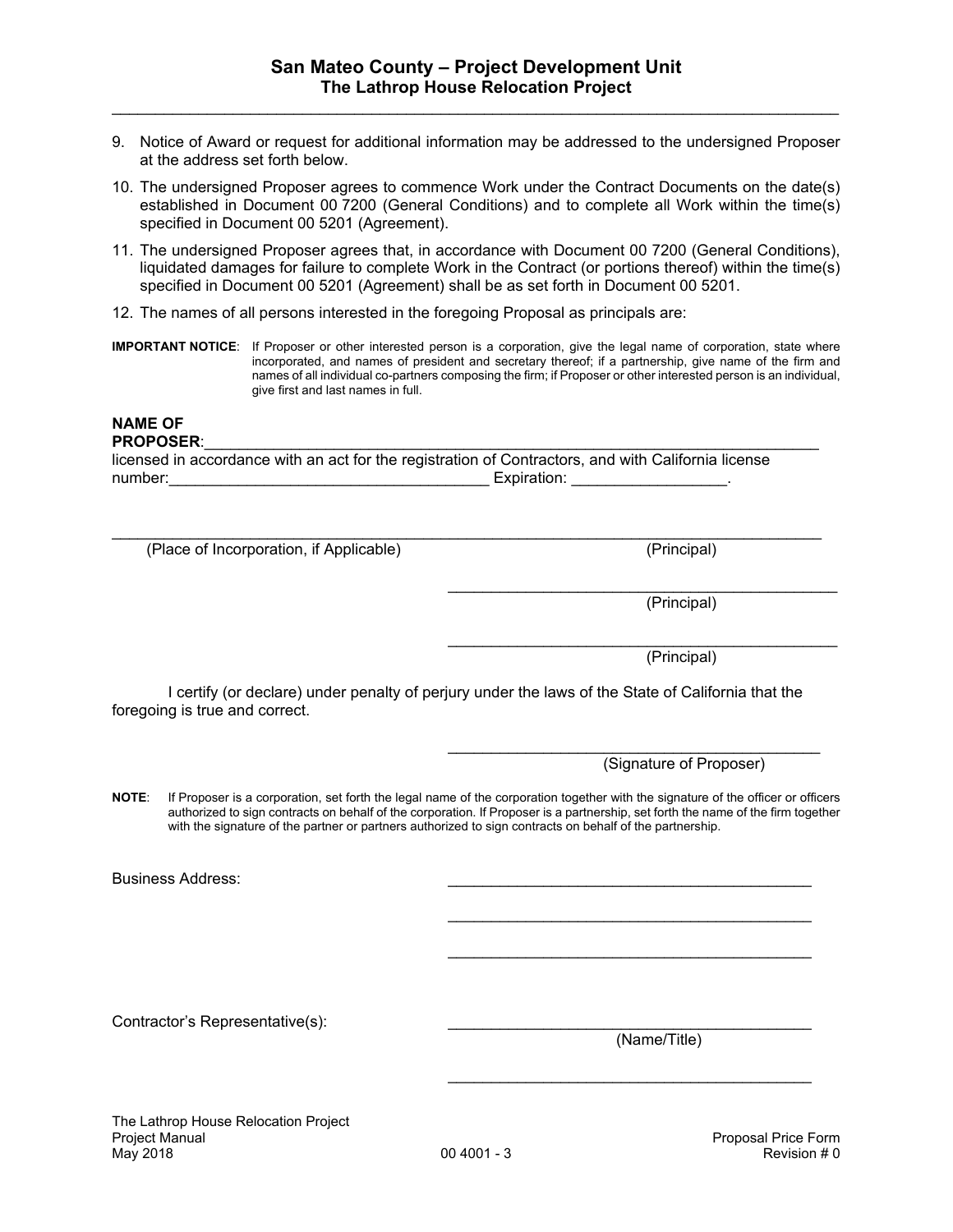|                                       |             | (Name/Title) |  |
|---------------------------------------|-------------|--------------|--|
|                                       |             | (Name/Title) |  |
| Officers Authorized to Sign Contracts |             | (Name/Title) |  |
|                                       |             |              |  |
|                                       |             | (Name/Title) |  |
|                                       |             | (Name/Title) |  |
| Telephone Number(s):                  |             |              |  |
|                                       | (Area Code) | (Number)     |  |
|                                       | (Area Code) | (Number)     |  |
| Fax Number(s):                        |             |              |  |
|                                       | (Area Code) | (Number)     |  |
|                                       | (Area Code) | (Number)     |  |
| Date of Proposal:                     |             |              |  |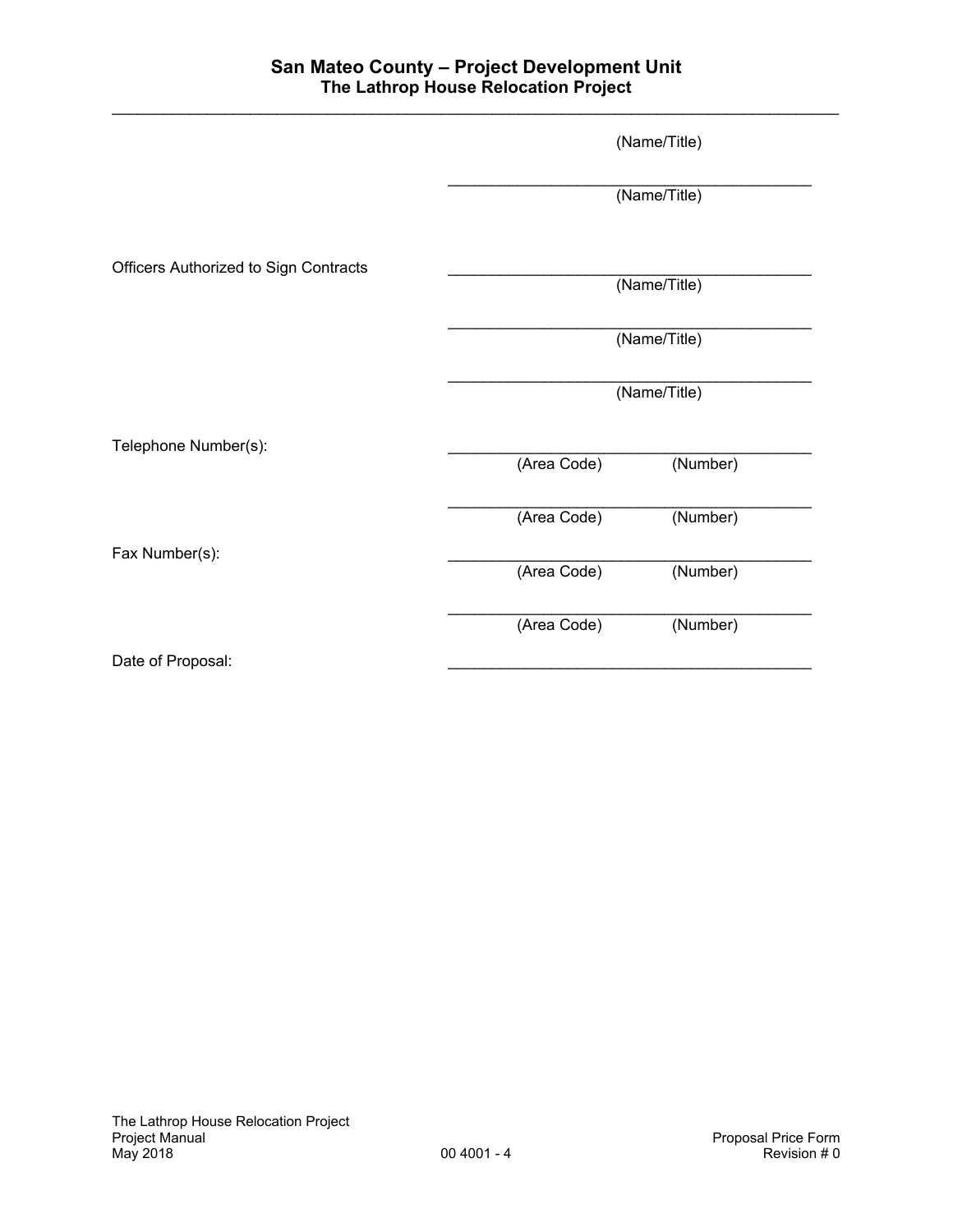$\mathcal{L}_\text{max}$  , and the contribution of the contribution of the contribution of the contribution of the contribution of the contribution of the contribution of the contribution of the contribution of the contribution of t

# **APPENDIX A**

#### **SCHEDULE OF RATES FOR PERSONNEL COSTS**

You can download a copy of this form in Excel from this link - https://bit.ly/2IGF6Fz

## **SCHEDULE OF RATES FOR PERSONNEL COSTS - Lathrop House Relocation Project**

| <b>Position</b>                 | <b>Staff Name</b> | Cost per | <b>GC Hour</b>    | Cost Sub- |
|---------------------------------|-------------------|----------|-------------------|-----------|
|                                 |                   | Hour*    | <b>Allocation</b> | Total     |
| Principal in Charge             |                   |          |                   | \$0       |
| <b>Operations Manager</b>       |                   |          |                   | \$0       |
| <b>Project Manager</b>          |                   |          |                   | \$0       |
| Superintendent                  |                   |          |                   | \$0       |
| Foremen                         |                   |          |                   | \$0       |
| <b>Safety Specialist</b>        |                   |          |                   | \$0       |
| Project/Field Engineer          |                   |          |                   | \$0       |
| <b>Administrative Assistant</b> |                   |          |                   | \$0       |
| Carpenter                       |                   |          |                   | \$0       |
| Laborer                         |                   |          |                   | \$0       |
|                                 |                   |          | Total Cost =      | \$0       |



\*Rates include GC's direct costs with burden and without overhead or profit included.

## **END OF APPENDIX A**

## **END OF DOCUMENT 00 4001**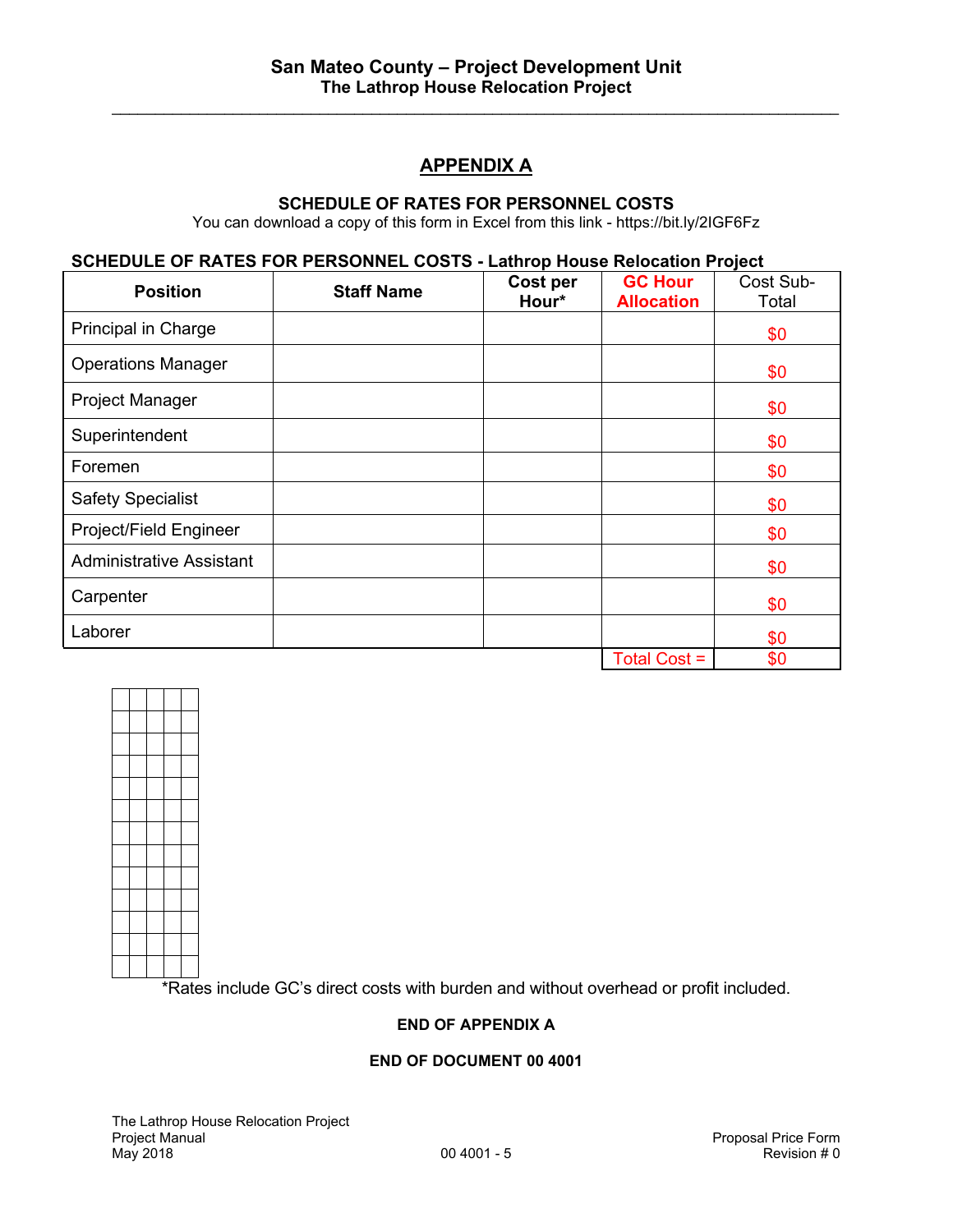| DOCUMENT 00 48 10 |  |  |
|-------------------|--|--|
|-------------------|--|--|

#### **NON-COLLUSION AFFIDAVIT Public Contract Code §7106 (CM/GC)**

| of                                 | the party<br>(Name of Proposer)                                                |
|------------------------------------|--------------------------------------------------------------------------------|
|                                    |                                                                                |
|                                    | (Office of Affiant)                                                            |
| deposes and says that he or she is |                                                                                |
| (Name of Principal of Proposer)    |                                                                                |
|                                    | being first duly sworn,                                                        |
|                                    |                                                                                |
| COUNTY OF <b>Example 2</b>         | SS.                                                                            |
| STATE OF CALIFORNIA                |                                                                                |
|                                    | NON-COLLUSION AFFIDAVIT TO BE EXECUTED BY PROPOSER AND SUBMITTED WITH PROPOSAL |

making the foregoing Proposal, that the Proposal is not made in the interest of, or on behalf of, any undisclosed person, partnership, company, association, organization, or corporation; that the Proposal is genuine and not collusive or sham; that Proposer has not directly or indirectly induced or solicited any other proposer to put in a false or sham Proposal, and has not directly or indirectly colluded, conspired, connived or agreed with any proposer or anyone else to put in a sham Proposal, or that anyone shall refrain from submitting proposals, and that the Proposer has not in any manner, directly or indirectly, sought by agreement, communication or conference with anyone to fix the Proposal price of Proposer or any other proposer, or to fix any overhead, profit or cost element of the Proposal price, or of that of any other proposer, or to secure any advantage against the County of San Mateo in the proposed contract; that all statements contained in the Proposal are true; and further, that Proposer has not, directly or indirectly, submitted its Proposal price or any breakdown thereof, or the contents thereof, or divulged information or data relative thereto, or paid, and will not pay, any fee to any corporation, partnership, company association, organization, Bid depository, or to any member or agent thereof to effectuate a collusive or sham Proposal.

Executed under penalty of perjury under the laws of the State of California:

| (Name of Proposer)                                                        |              |                                        |
|---------------------------------------------------------------------------|--------------|----------------------------------------|
| (Signature of Principal)                                                  |              |                                        |
|                                                                           |              |                                        |
|                                                                           |              |                                        |
|                                                                           |              |                                        |
|                                                                           |              |                                        |
| The Lathrop House Relocation Project<br><b>Project Manual</b><br>May 2018 | $004810 - 1$ | Non-Collusion Affidavit<br>Revision #1 |